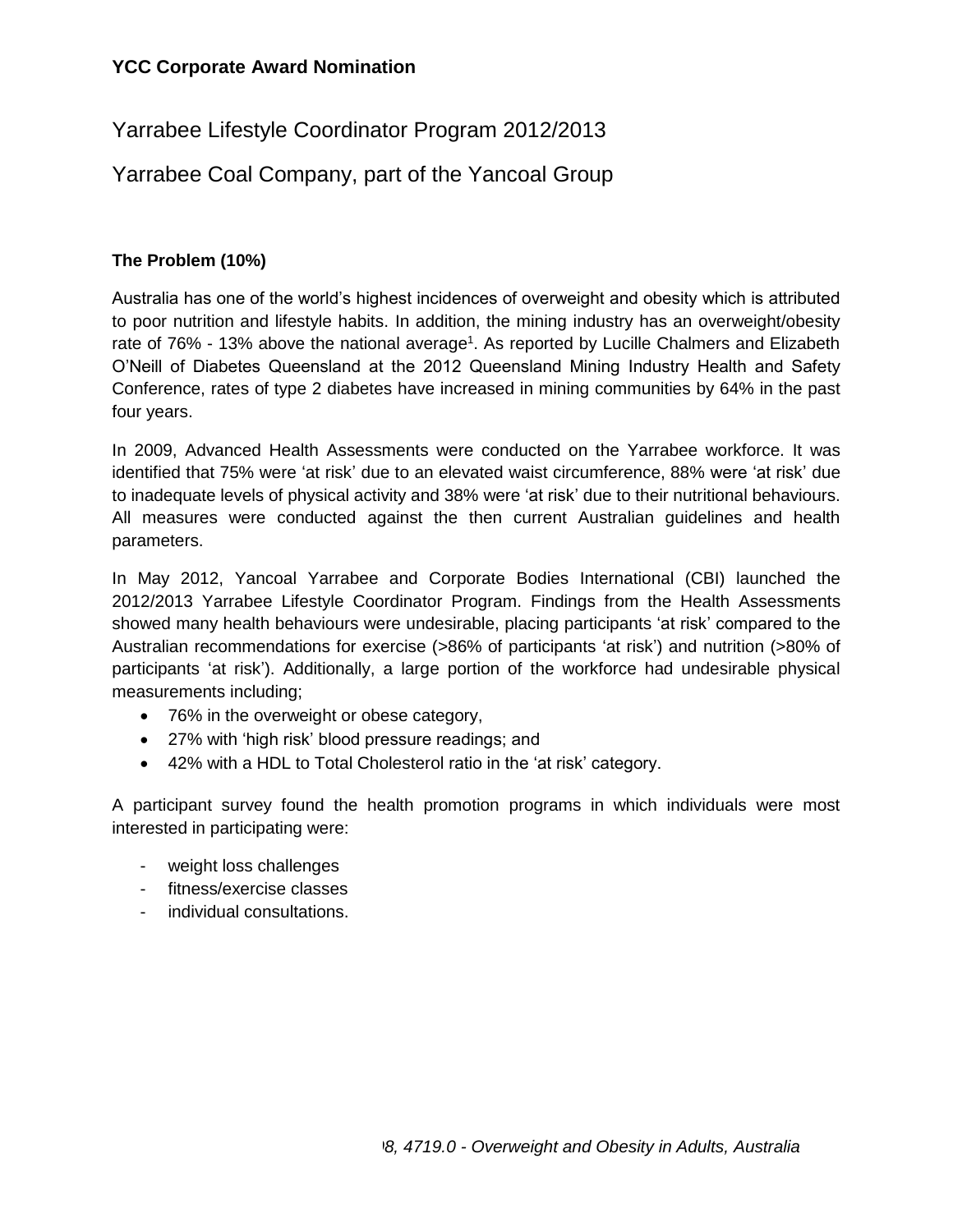### **The Solution (25%)**

The timeframe and initiatives for the 2012/2013 Yarrabee Lifestyle Coordinator Program are outlined below:

| <b>Date</b>                            | <b>Program Initiative</b>                                       | <b>Description</b>                                                                                                                                                                                                                                                                                         |
|----------------------------------------|-----------------------------------------------------------------|------------------------------------------------------------------------------------------------------------------------------------------------------------------------------------------------------------------------------------------------------------------------------------------------------------|
| <b>March 2012</b><br><b>April 2012</b> | Program promotion<br><b>Toolbox Talks</b>                       | Posters displayed around site and camp promoting<br>$\bullet$<br>upcoming health program<br>Memo sent to home addresses with information<br>about upcoming program                                                                                                                                         |
|                                        |                                                                 | Advertising upcoming program<br>$\bullet$<br>Opportunity for individuals to sign up for a health<br>$\bullet$<br>assessment                                                                                                                                                                                |
| <b>May 2012</b>                        | <b>Health Assessments</b>                                       | Advanced (30 minute) health assessments<br>$\bullet$<br>Offered to all employees onsite, during work time<br>$\bullet$                                                                                                                                                                                     |
| <b>June 2012</b>                       | <b>Health Assessment</b><br>Report                              | Detailed overview of the risks within the Yarrabee<br>$\bullet$<br>workforce<br>and<br>recommendations<br>for<br>ongoing<br>programs<br>Presentation of results and recommendations to<br>$\bullet$<br>Yarrabee Management                                                                                 |
| June2012 - April<br>2013               | Lifestyle Coordinator<br>(LC) commences                         | LC service commences 2-4days/month service<br>$\bullet$<br>providing a range of targeted nutrition, exercise and<br>lifestyle interventions<br>Monthly report submitted at end of each month<br>$\bullet$<br>detailing program components delivered during LC<br>visits<br>Contribution to site newsletter |
| June 2012 - April<br>2013              | One-on-one<br>consultations                                     | Individual Nutrition and/or Exercise consultations<br>$\bullet$<br>conducted offsite outside work hours from June 2012<br>- April 2013                                                                                                                                                                     |
| August 2012                            | <b>Toolbox Talks</b>                                            | Promotion of upcoming 8 Week Lifestyle Challenge<br>$\bullet$                                                                                                                                                                                                                                              |
| <b>September</b><br>November 2012      | 8 week team Lifestyle<br>Challenge + Health Hit<br><b>SMS</b>   | Initial, mid point and final measures conducted to<br>$\bullet$<br>determine improvements in body weight, waist, body<br>fat percentage, maximal push up test, grip strength<br>test and flexibility<br>A Health Hit SMS was sent weekly                                                                   |
| December 2012                          | Healthy BBQ Lunch,<br>Challenge presentations<br>and evaluation | Healthy options included salads, vegetable skewers,<br>$\bullet$<br>portion controlled steak, low fat salad dressing, diet<br>soft drink and bottled water<br>6 month evaluation completed<br>$\bullet$                                                                                                    |
| January 2013                           | <b>Toolbox Talks</b>                                            | Promotion of upcoming boot camps and reminder of<br>$\bullet$<br>ongoing LC role and one-on-one consultations                                                                                                                                                                                              |
| February - April<br>2013               | Boot Camps and<br>evaluation                                    | 4 x 45 minute group exercise sessions available each<br>$\bullet$<br>week for all employees, contractors and partners<br>Run in Blackwater outside of work time<br>Evaluation                                                                                                                              |

*<sup>1</sup> Australian Bureau of Statistics 2008, 4719.0 - Overweight and Obesity in Adults, Australia*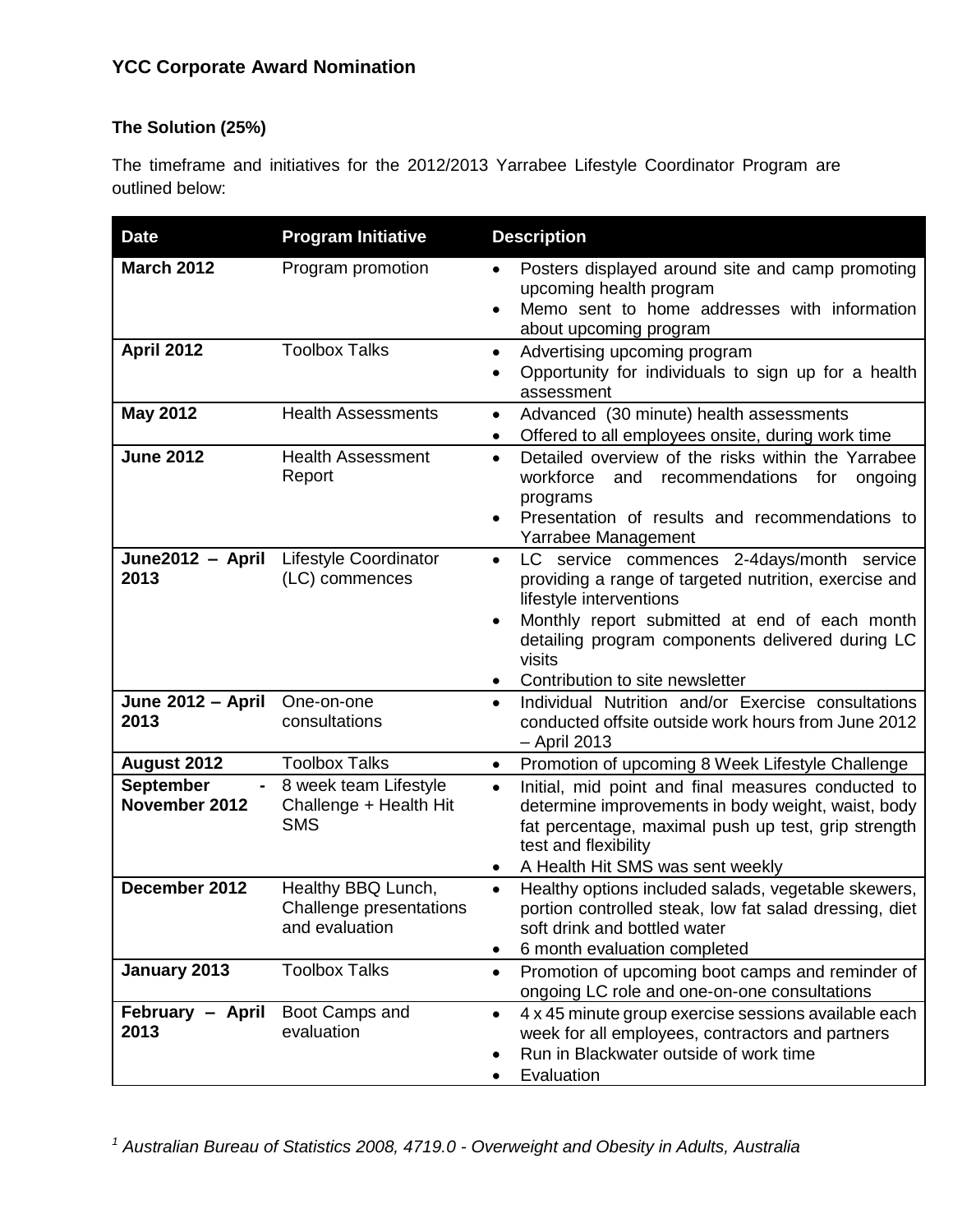| May 2013 | Evaluation and                       | • 12 month program evaluation                                                  |  |
|----------|--------------------------------------|--------------------------------------------------------------------------------|--|
|          | preparation for<br>2013/2014 program | • Yancoal Yarrabee wins Government Grant to<br>contribute to 2013/2014 Program |  |
|          |                                      | • KPI's set based on 2012/2013 program                                         |  |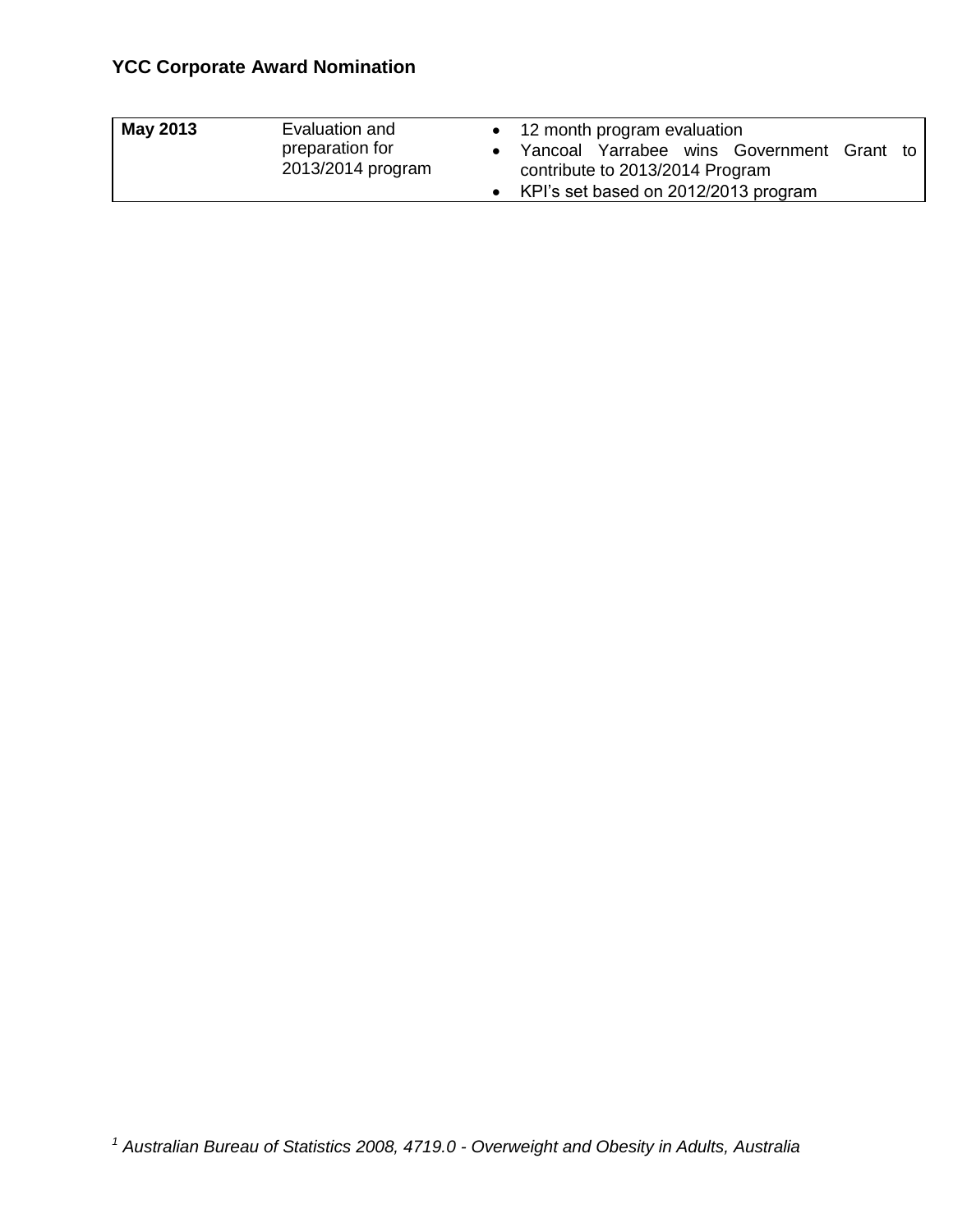## **Benefits/Effects (20%)**

The following table outline the total participants in the 2012/2013 program initiatives

| Initiative                     | <b>Participants</b>                                           |
|--------------------------------|---------------------------------------------------------------|
| <b>Health Assessment</b>       | 163                                                           |
| <b>Individual Consultation</b> | 55                                                            |
| <b>Lifestyle Challenge</b>     | 87                                                            |
| <b>Boot Camps</b>              | 84                                                            |
| <b>Health Hit SMS</b>          | 87                                                            |
| <b>Healthy BBQ</b>             | Whole of site                                                 |
| <b>Toolbox talks</b>           | Whole of site                                                 |
| <b>Promotional activities</b>  | Whole of site                                                 |
| <b>Reporting</b>               | Health<br>Yarrabee<br>Safety<br>Yancoal<br>Team<br>and<br>and |
|                                | Management                                                    |

#### Lifestyle Challenge

One initiative within the 2012/2013 program was the 8 Week Lifestyle Challenge. Total participant average improvements from this Challenge and individual improvements are outlined in the table below:

| <b>Measure</b>             | <b>Average Improvement</b> | <b>Greatest improvement by</b><br>an individual |
|----------------------------|----------------------------|-------------------------------------------------|
| <b>Waist measurement</b>   | 2.3cm                      | 10 <sub>cm</sub>                                |
| <b>Body weight</b>         | 1.3kg                      | 5.5kg (5.3%)                                    |
| <b>Body fat percentage</b> | 2.1%                       | 4.6%                                            |
| Push ups                   | 8.6 push ups               | 14 push ups                                     |
| <b>Sit and Reach test</b>  | 4.8cm                      | 14 <sub>cm</sub>                                |
| <b>Grip Strength test</b>  | 11                         | 10                                              |

Evaluation of the Lifestyle Challenge was completed at the Healthy BBQ. For those that participated in the Lifestyle Challenge:

- 1. 100% believed they had made some positively health changes as a result
- 2. 100% planned to continue the changes they made
- 3. 100% strongly agreed they would sign up for another challenge in 2013

#### One-on-one consultations

55 Yancoal Yarrabee employees participated in a one-on-one consultation with a CBI Dietitian and Exercise Specialist. The table below outlines some of the results seen throughout the duration of the individual consultation program: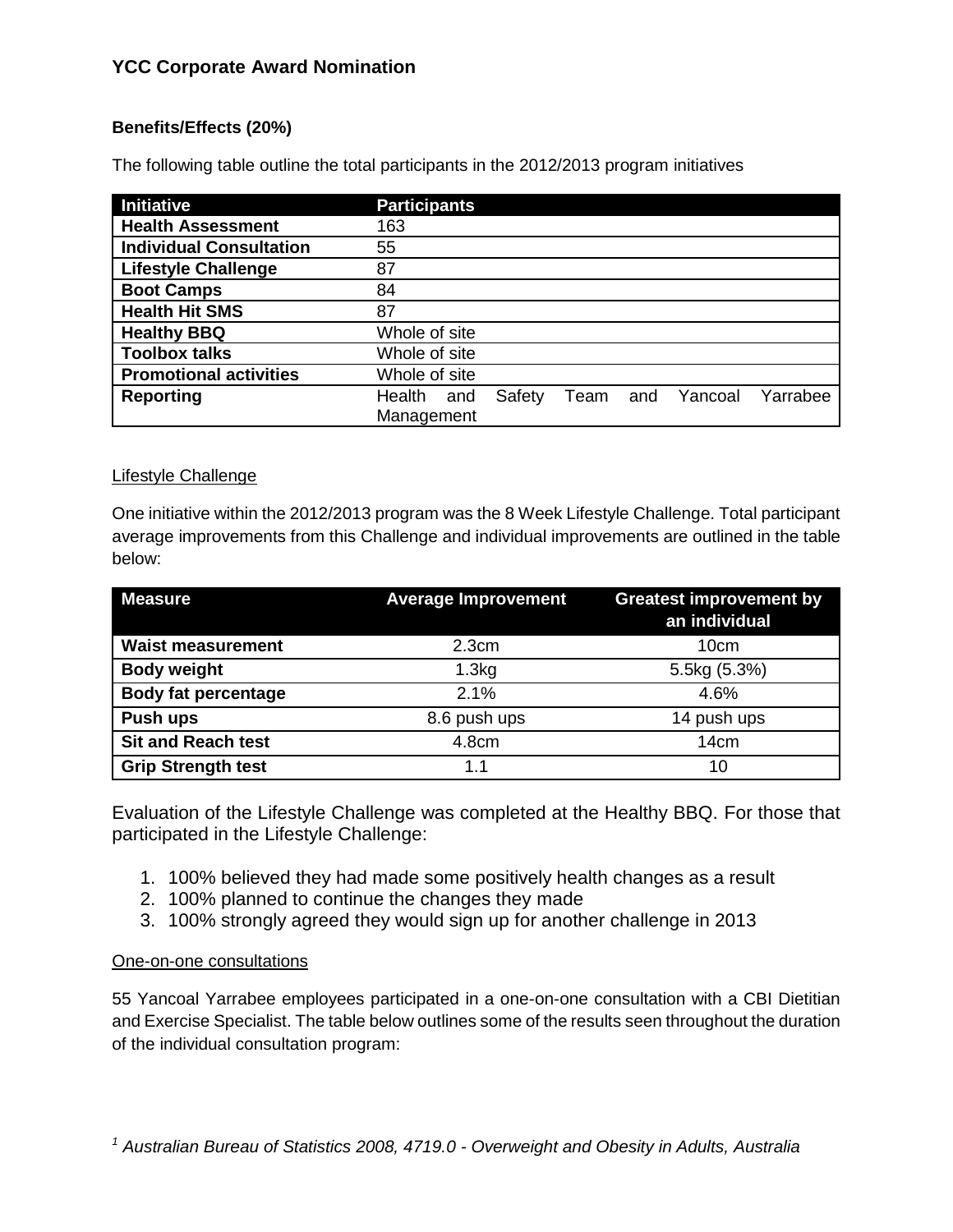| <b>Employee</b>   | <b>Improvements since Initial Health Assessment (May 2012)</b>         |
|-------------------|------------------------------------------------------------------------|
| <b>Employee 1</b> | Weight loss of 6.8kg and a loss of 7.5cm from waist. Motivation levels |
|                   | have improved and this employee actively helps others try to achieve   |
|                   | their health goals and supports a healthy culture at work.             |
| <b>Employee 2</b> | Weight loss of 12kg (9.5% body weight) and 12 cm from around waist.    |
|                   | Improved portion of evening meal and has supported wife in her weight  |
|                   | loss efforts. Stage of Change progressed from contemplation to action. |
| <b>Employee 3</b> | Weight loss of 5.8 kg and 10cm lost from around waist. Waist           |
|                   | measurement is now in the 'low risk' category. Has made significant    |
|                   | lifestyle improvements to minimise risk of chronic disease.            |
| <b>Employee 4</b> | Progressed from doing physical activity only three days a fortnight to |
|                   | daily cardio and resistance training sessions.                         |
| <b>Employee 5</b> | Increase in physical activity levels from occasional walks to regular  |
|                   | attendance at boot camps, gym and participation in social sport,       |
|                   | resulting in improved waist measurement.                               |

#### Boot Camps

A weekly average of 23 employees, contractors and their families attended Boot Camps run by CBI during February to April 2013. Boot Camp participant feedback showed that 100% of participants agreed or strongly agreed that the boot camps were enjoyable and worth their time.

A range of responses were given to the question 'What did you enjoy most about Boot Camp?' some of these included;

*"The activities were challenging and enjoyable"*

*"Variety of exercises and chance to socialise with other people outside of work"*

*"Good motivator. Girls were very helpful and challenged us!"*

*"The variation but consistency of the program meant you could easily learn to replicate exercise regimes for yourself. Instructors were all very friendly, nice, motivating and helpful"*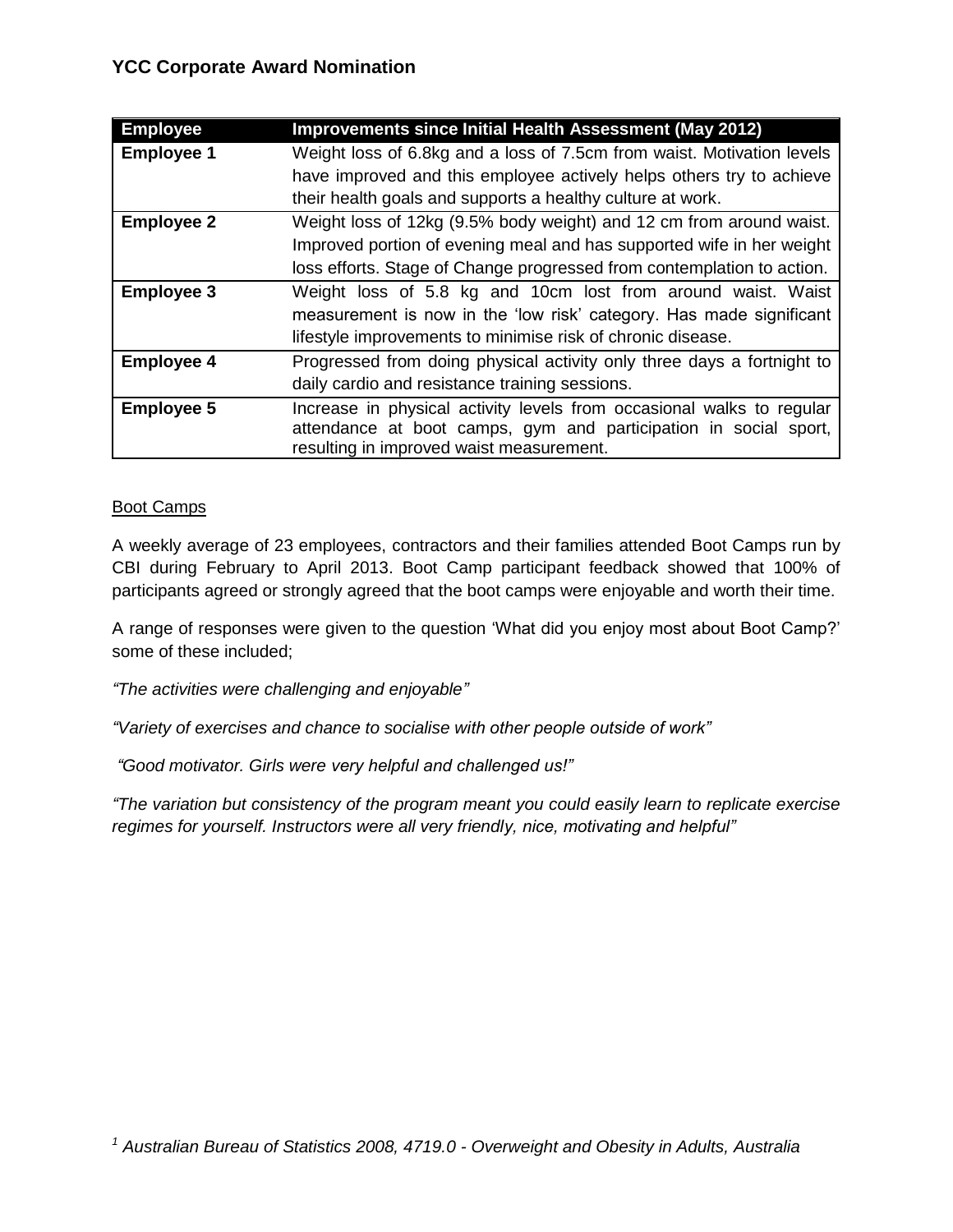## **Transferability (25%)**

A holistic health program which is tailored to site needs, well designed and based on the latest scientific evidence is a model that is transferrable to many mining sites across QLD, Australia and Internationally. Most of the 2012/2013 program components; such as individual consults, health assessments, group exercise classes, lifestyle challenges and Healthy BBQs, are transferable not only to mining workforces, but many other industries. A thorough site needs assessment, setting realistic program objectives / KPI's and regular monitoring and evaluation of program initiatives is key to a successful heath program. Yancoal Yarrabee utilised the Corporate Bodies International Best Practice Model (below) to ensure the program was well designed and evidence based.